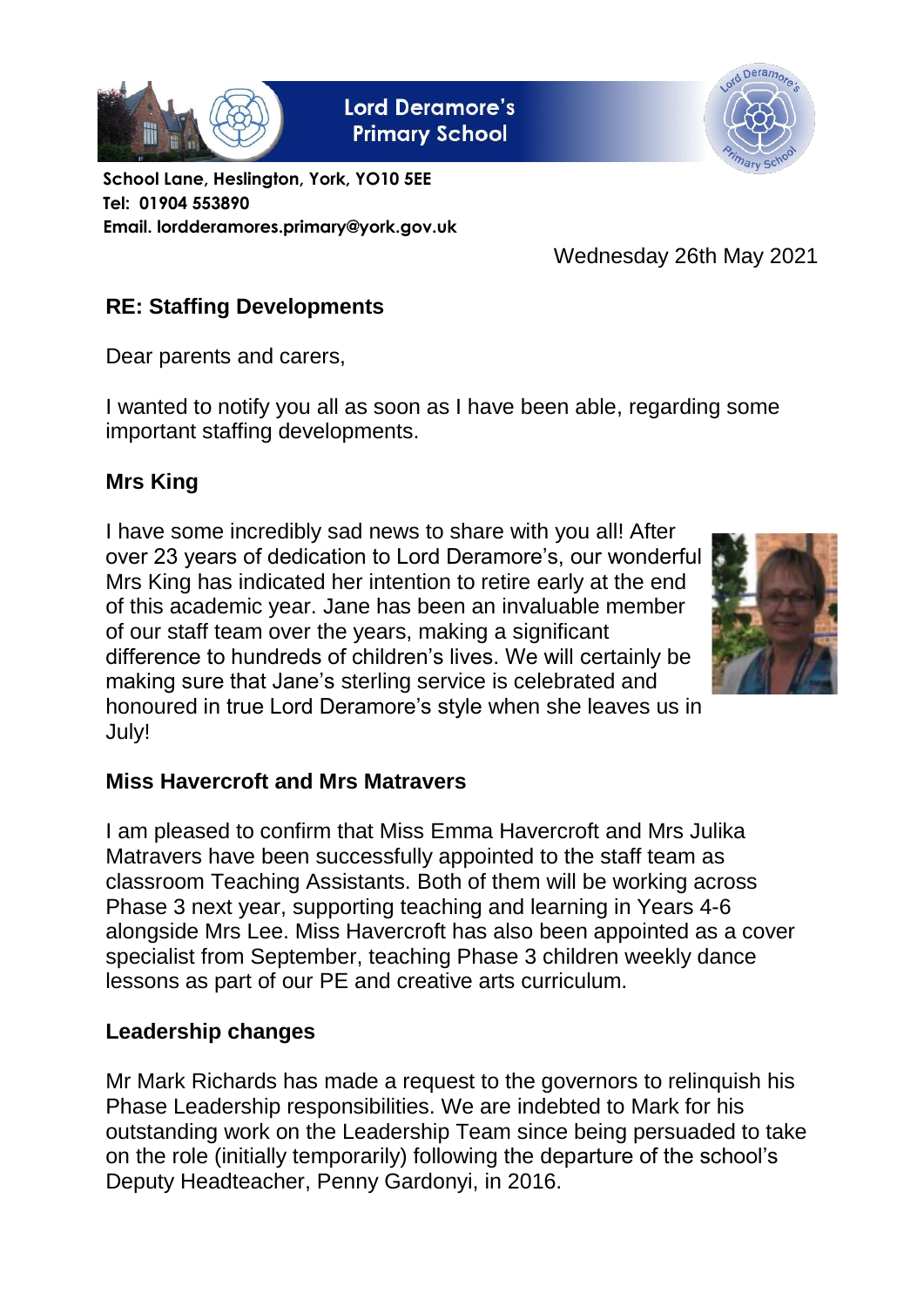Because of this, some internal recruitment and interviews have taken place following a review of the school's leadership structure.

I am pleased to inform you all that Mrs Julia Jones will be joining the SLT (Senior Leadership Team) as a Phase Leader in September.

In addition, Mrs Rachel Carr has been promoted to the role of *Assistant Headteacher* from next year – an internally advertised position created by the governing body to add further leadership capacity within our school. Congratulations to both of them!

## **Next academic year – staffing deployment**

Towards the end of the summer term, headteachers and governing bodies start consulting with staff about deployment for the forthcoming academic year. When discussing and formulating these plans, a range of different variables come into play:

- Resignations / Relocations / Departures
- Phase Leadership requirements
- Teacher requests to move year group
- Specific cohort needs

Pupil and parental preferences do not play a part in these annual operational decisions and – unfortunately – schools cannot please absolutely everybody, every time.

Due to changes in phase leadership, some changes are planned for next September. We envisage 2021/22 deployment to be as follows:

| <b>Year Group</b>                                      | Class Teacher(s)                                                   | <b>Support Staff</b><br>(exc. SEND team) |
|--------------------------------------------------------|--------------------------------------------------------------------|------------------------------------------|
| <b>PHASE 1</b>                                         |                                                                    |                                          |
| <b>Phase Leader: Julia Jones</b>                       |                                                                    |                                          |
| <b>Early Years</b>                                     | <b>Adam Sharpe</b>                                                 | Ann Bradley                              |
| Year 1                                                 | <b>Julia Jones and Alison Gulliver</b><br>each alternate 2/3 days) | Rebecca Maddock                          |
| <b>PHASE 2</b>                                         |                                                                    |                                          |
| <b>Phase Leaders: Suzie McKenna and Mary McCormack</b> |                                                                    |                                          |
| Year 2                                                 | Suzie McKenna (3 days) and<br>Mary McCormack (2 days)              | Debbie Graham                            |
| Year <sub>3</sub>                                      | <b>Mark Richards</b>                                               | <b>Sarah Pierotti</b>                    |
| <b>PHASE 3</b>                                         |                                                                    |                                          |
| Phase Leader/Assistant Headteacher: Rachel Carr        |                                                                    |                                          |
| Year 4                                                 | <b>Rachel Carr</b>                                                 | Annette Lee                              |
| Year 5                                                 | Lydia Harrison                                                     | <b>Emma Havercroft</b>                   |
| Year <sub>6</sub>                                      | <b>Helen Smith</b>                                                 | <b>Julika Matravers</b>                  |